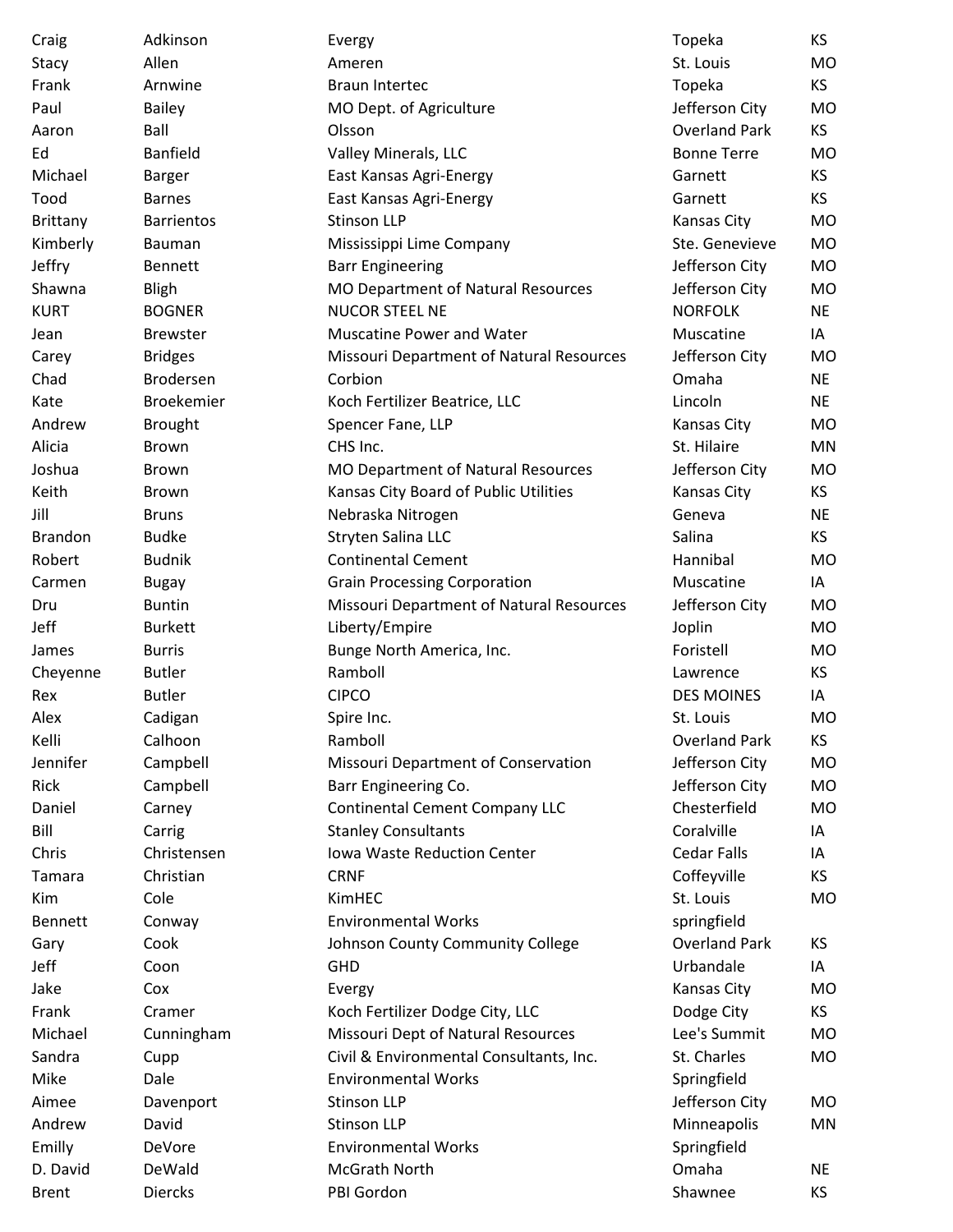| <b>Brian</b> | Dietz-Henk    | Evergy                                                       | <b>Kansas City</b>   | MO        |
|--------------|---------------|--------------------------------------------------------------|----------------------|-----------|
| Gary         | Douglas       | Douglas Environmental Consulting, LLC                        | De Witt              | IA        |
| Ryan         | Doyle         | Harcros Chemicals, Inc.                                      | Shawnee              | KS        |
| Alexandra    | Dunn          | <b>Baker BottsLLP</b>                                        | Washington           | DC        |
| Doug         | Durrington    | City of Springfield                                          | Springfield          | MO        |
| Kristen      | Ellis Johnson | Stinson                                                      | Kansas City          | MO        |
| Russell      | Epperson      | Albaugh, LLC                                                 | St. Joseph           | MO        |
| Monica       | Espinosa      | <b>EPA Region 7</b>                                          | Lenexa               | KS        |
| Junior       | Fairbanks     | <b>Environmental Works</b>                                   | Springfield          |           |
| Kevin        | Farmer        | <b>AECI</b>                                                  | Clifton Hill         | MO.       |
| Jane         | Fedder        | Spencer Fane LLP                                             | Clayton              | MO        |
| Jason        | Flower        | Spencer Fane LLP                                             | St. Louis            | MO        |
| Kyle         | Foote         | <b>Stinson LLP</b>                                           | Kansas City          | MO        |
| Scott        | Franke        | Kansas City Aviation Department                              | Kansas City          | MO        |
| Anita        | Fuller        | City of Independence                                         | Independence         | MO        |
| Ann          | Galbraith     | New Horizons Enterprises, LLC                                | Kansas City          | MO        |
| Angie        | Garcia        | MO Department of Natural Resources                           | Jefferson City       | MO        |
| Curtis       | Gateley       | Missouri Public Service Commission                           | Jefferson City       | MO        |
| Suzanne      | Gates         | Novozymes Blair, Inc                                         | Omaha                | <b>NE</b> |
| Ashley       | Gerik         | <b>Environmental Works</b>                                   | Springfield          |           |
| Miranda      | Girard        | Consolidated Grain and Barge Co.                             | <b>Naples</b>        |           |
| Geoff        | Greene        | Evergy                                                       | Topeka               | KS.       |
| Richard      | Groeneman     | Missouri Attorney General's Office                           | St. Louis            | MO        |
| Katie        | Gutierrez     | Lincoln Electric System                                      | Lincoln              | <b>NE</b> |
| Ted          | Haeussler     | University of Missouri                                       | Columbia             | MO        |
| Caleb        | Hall          | <b>Stinson LLP</b>                                           | Jefferson City       | MO        |
| Stephen      | Hall          | Missouri Department of Natural Resources                     | Jefferson City       | MO        |
| Tom          | Hall          | Orscheln Management Co.                                      | Moberly              | MO        |
| Tammy        | Hampton       | <b>DRS</b>                                                   | <b>West Plains</b>   | MO        |
| <b>Brian</b> | Hanks         | Ramboll                                                      | <b>Overland Park</b> | KS.       |
| Javil        | Hansen        | Kansas Department of Health and Environment                  | Salina               | KS        |
| Phil         | Harvey        | <b>Geosyntec Consultants</b>                                 | chesterfield         | MO        |
| Mary         | Hauner-Davis  | Burns & McDonnell Engineering Company, Inc.                  | Kansas City          | MO        |
| Andy         | Hawkins       | EPA Region 7                                                 | Lenexa               | KS.       |
| Ken          | Henderson     | Missouri Department of Agriculture                           | Jefferson City       | <b>MO</b> |
| Katrin       | Hendricks     | Southern Star Central Gas Pipeline, Inc.                     | Shawnee              | KS.       |
| Leo          | Henning       | <b>KDHE</b>                                                  | Topeka               | KS.       |
| Allison      | Herring       | Kansas Department of Health and Environment                  | Wichita              | ΚS        |
| <b>Brent</b> | Herring       | <b>KC Water</b>                                              | Kansas City          | MO        |
| Stephanie    | Hirner        | Evergy                                                       | Topeka               | <b>KS</b> |
| Joe          | Hitt          | iSi Environmental                                            | Wichita              | KS        |
| Michael      | Hockley       | Spencer Fane LLP                                             | <b>Overland Park</b> | KS.       |
| <b>Brian</b> | Hoelscher     | Metropolitan St. Louis Sewer District                        | Glendale             | MO        |
| Heath        | Hospodarsky   | Integrated DNA Technologies                                  | Coralville           | IA        |
| Mike         | Hotchkiss     | Nebraska Corn Processing, LLC                                | Cambridge            | <b>NE</b> |
| Todd         | Houts         | University of Missouri                                       | Columbia             | MO        |
| <b>Brian</b> | Hoye          | <b>Burns &amp; McDonnell</b>                                 | Lenexa               | KS        |
| Yvonne       | Huff          | <b>Environmental Works</b>                                   | Springfield          |           |
| Jake         | Humphrey      |                                                              | Topeka               | KS.       |
| Trenton      | Humphrey      | Evergy<br><b>Stanley Consultants</b>                         | Coralville           | IA        |
| Jillian      | Hunt          | Missouri Dept. of Natural Resources/Waste MandJefferson City |                      | MO        |
| Rob          | Hunt          | <b>Department of Natural Resources</b>                       | Jefferson City       | <b>MO</b> |
|              |               |                                                              |                      |           |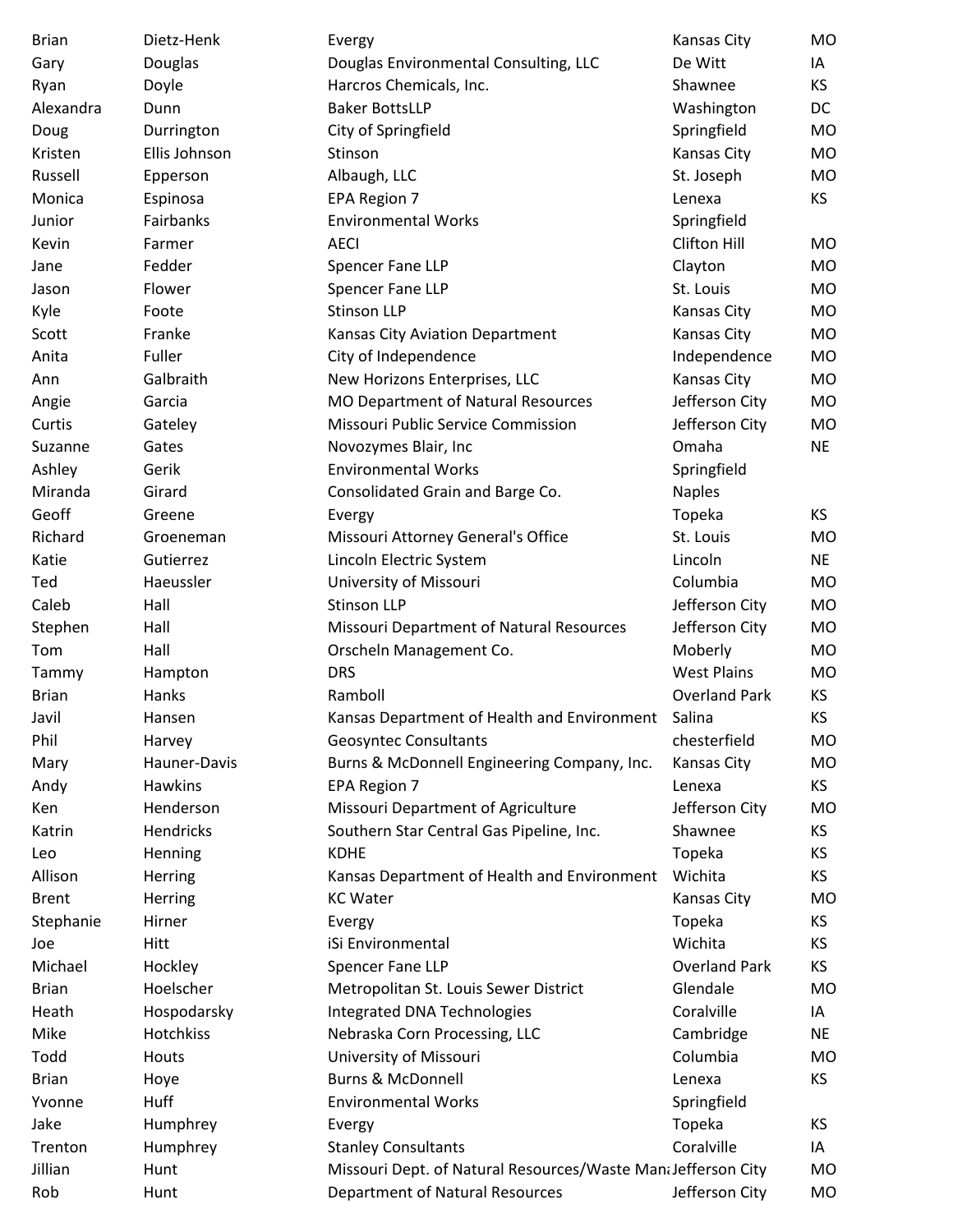| Holly          | Hurst          | <b>Compass Minerals</b>                          | Ogden                                | UT        |
|----------------|----------------|--------------------------------------------------|--------------------------------------|-----------|
| Michael        | Hutcheson      | Ameren Missouri                                  | St. Louis                            | MO        |
| <b>Brent</b>   | Inkelaar       | <b>Evonik Corporation</b>                        | <b>HAYSVILLE</b>                     | KS        |
| Keslie         | Inman          | <b>Environmental Works</b>                       | Springfield                          |           |
| Jennifer       | Jacobs         | GHD                                              | Omaha                                | <b>NE</b> |
| Michael        | Jacobs         | City of Wichita                                  | Wichita                              | KS.       |
| Paul           | Jacobson       | Spencer Fane LLP                                 | Kansas City                          | <b>MO</b> |
| Emily          | James          | Integrated DNA Technologies                      | Coralville                           | IA        |
| Meena          | Janekrabuanhad | Northrop                                         | Redondo Beach                        | CA        |
| Ryan           | Janssen        | <b>Key Cooperative</b>                           | Roland                               | IA        |
| Rachel         | Jefferson      | <b>Groundwork Northeast Revitalization Group</b> | <b>Kansas City</b>                   | KS.       |
| Kelly          | Jessen         | CJ Bio America                                   | Fort Dodge                           | IA        |
| Dalton         | Johnson        | Lincoln Electric System                          | Lincoln                              | <b>NE</b> |
| D. Kay         | Johnson        | <b>PROSOCO</b>                                   | Lawrence                             | KS        |
| Eric           | Johnson        | <b>POSITRONIC</b>                                | Springfield                          | MO.       |
| Sydney         | Johnson        | MO Department of Natural Resources               | Jefferson City                       | MO        |
| John           | Jurgensmeyer   | Missouri Department of Natural Resources         | Jefferson City                       | MO        |
| Scott          | Kammerman      | IMEG Corp.                                       | <b>MILAN</b>                         | IL.       |
| Tiffany        | Keith          | Johns Manville                                   | Wichita                              | KS        |
| Rebecca        | Keithley       | <b>True Manufacturing Company</b>                | O Fallon                             | MO        |
| Sara           | Kelley         | <b>Shive Hattery</b>                             | Iowa City                            | IA        |
| Kelly          | Kelly          | Mo Dept of Transportation                        | Jefferson City                       | MO        |
| Ryan           | Kemper         | Thompson Coburn LLP                              | St. Louis                            | MO        |
| Justin         | King           | Nebraska Public Power District                   | Columbus                             | <b>NE</b> |
|                | Klein          | <b>New Frontier Materials</b>                    |                                      |           |
| Lina           |                |                                                  | <b>Maryland Heights</b><br>Urbandale |           |
| Ryan           | Kluss          | Stantec                                          |                                      | ΙA        |
| Alanda         | Kohl           | <b>Environmental Works</b>                       | Springfield                          |           |
| Mallory        | Langford       | <b>AECI</b>                                      | Springfield                          | MO        |
| Tiffany        | Le             | Kansas City Board of Public Utilities            | Kansas City                          | KS.       |
| Rob            | LeForce        | <b>AECI</b>                                      | Springfield                          | MO        |
| Matthew        | Leopold        | Hunton Andrews Kurth                             | Washington                           | DC        |
| <b>KRISTIN</b> | LERDAL         | <b>NUCOR STEEL NE</b>                            | <b>NORFOLK</b>                       | <b>NE</b> |
| Jon            | Lewis          | <b>Thomas Industrial Coatings</b>                | Pevely                               | MO        |
| Michael        | Liebert        | <b>Trinity Consultants</b>                       | Wildwood                             | MO        |
| Michael        | Linder         | Koley Jessen                                     | Omaha                                | <b>NE</b> |
| William        | Lindsey, PE    | <b>Midwest Environmental Consultants</b>         | Springfield                          |           |
| Tina           | Liu            | Geosyntec Consultants, Inc.                      | Chesterfield                         | MO.       |
| Ryan           | Livengood      | iSi Environmental                                | Wichita                              | KS        |
| Sara           | Lubecke        | <b>Continental Cement</b>                        | Hannibal                             | MO        |
| Drew           | Lyon           | iSi Environmental                                | Wichita                              | KS        |
| Jim            | Macy           | Nebraska Department of Environment & Energy      | Lincoln                              | <b>NE</b> |
| Diana          | Marquez        | <b>Burns &amp; McDonnell</b>                     | <b>Kansas City</b>                   | MO.       |
| Tyler          | Marshall       | <b>Stanley Consultants</b>                       | Coralville                           | IA        |
| Gary           | Mason          | iSi Environmental                                | Wichita                              | KS        |
| Colman         | McCarthy       | Shook, Hardy & Bacon LLP                         | Kansas City                          | MO        |
| <b>Brenna</b>  | McDonald       | Missouri Geological Survey                       | Rolla                                | MO        |
| Leann          | McHugh         | iSi Environmental                                | Wichita                              | KS.       |
| Richard        | McKinley       | City of Kansas City, MO.                         | Kansas City                          | MO        |
| Stan           | Meiburg        | <b>Wake Forest University</b>                    | Winston-Salem                        | NC        |
| Jessica        | Merrigan       | Spencer Fane, LLP                                | Kansas City                          | МO        |
| Doug           | Mick           | CHS McPherson Refinery Inc.                      | McPherson                            | KS.       |
| Kyra           | Moore          | <b>Department of Natural Resources</b>           | Jefferson City                       | MO        |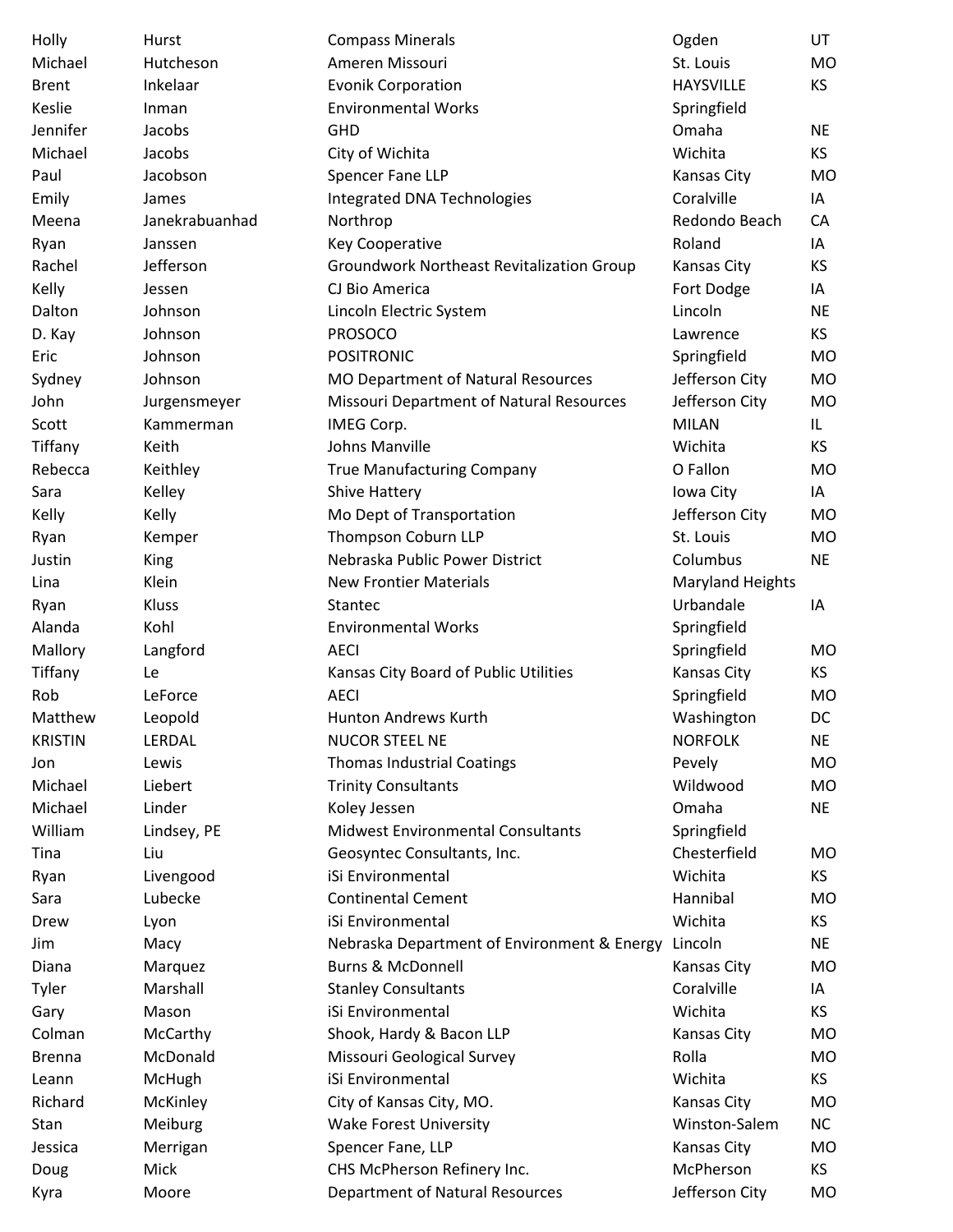| Ty             | Morris         | Barr Engineering Co.                        | Jefferson City        | MO        |
|----------------|----------------|---------------------------------------------|-----------------------|-----------|
| Jared          | Morrison       | Evergy                                      | Topeka                | KS        |
| Rob            | Morrison       | Barr Engineering Co.                        | Jefferson City        | MO        |
| Dalton         | Mott           | Shook, Hardy & Bacon LLP                    | <b>Kansas City</b>    | <b>MO</b> |
| <b>Brian</b>   | Motzko         | Northland Products Company                  | Waterloo              | IA        |
| Valerie        | Murawski       | Albaugh, LLC.                               | St. Joseph            | <b>MO</b> |
| Emily          | Muth           | Omaha Public Power District                 | Omaha                 | <b>NE</b> |
| Melissa        | <b>Myers</b>   | Dyno Nobel                                  | Louisiana             | MO        |
| Chris          | Neaville       | Doe Run                                     | St. Louis             | <b>MO</b> |
| Chris          | Nelson         | <b>3M Company</b>                           | <b>SAINT PAUL</b>     | MN        |
| Christian      | <b>New</b>     | Terracon                                    | Omaha                 | <b>NE</b> |
| Jennifer       | <b>Nichols</b> | Kansas Department of Health and Environment | Salina                | <b>KS</b> |
| Paul           | Oruoch         | Bayer KC                                    | <b>Kansas City</b>    | MO        |
| Joe            | Oswalt         | E Energy Adams, LLC                         | Adams                 | <b>NE</b> |
| Joseph         | Otto           | Shine Bros. Corp.                           | Spencer               | IA        |
| Abby           | Perkins        | Ramboll                                     | Shawnee               | KS        |
| Derick         | Perry          | Kansas Department of Health and Environment | Wichita               | KS        |
| Jason          | Peterein       | Metropolitan St. Louis Sewer District       | St. Louis             | <b>MO</b> |
| <b>Blake</b>   | Pinkerton      | <b>AECI</b>                                 | Springfield           | <b>MO</b> |
| Alicia         | Powell         | Magnitude 7 Metals LLC                      | Marston               | MO        |
| James          | Price          | Spencer Fane LLP                            | Kansas City           | MO        |
| <b>Brandon</b> | Rector         | Mississippi Lime Company                    | Ste. Genevieve        | MO.       |
| Amy            | Reed           | <b>Burns &amp; McDonnell</b>                | <b>Kansas City</b>    | MO        |
| Tara           | Regan          | <b>Black Hills Energy</b>                   | Lincoln               | <b>NE</b> |
| Kim            | Rich           | <b>Coastal Energy Corporation</b>           | <b>Willow Springs</b> | MO        |
| Ben            | Rogers         | Northwest Missouri State University         | Fairfax               | MO        |
| <b>Brent</b>   | Ross           | <b>AECI</b>                                 | Springfield           | MO        |
| Aaron          | Rowland        | Nucor Steel Sedalia, LLC                    | Sedalia               | <b>MO</b> |
| irma           | russell        | University of Missouri - Kansas City        | <b>Mission Hills</b>  | KS        |
| Damion         | Sadd           | Continental Cement Co.                      | <b>BUFFALO</b>        | IA        |
| Thomas         | Safley         | Koch Companies Public Sector                | Wichita               | KS        |
| Anthony        | Sanders        | CJ Bio America                              | Fort Dodge            | ΙA        |
| Thomas         | Sanicola       | <b>SSAB lowa</b>                            | Muscatine             | IA        |
| Amanda         | Scheufler      | iSi Environmental                           | Wichita               | KS        |
| Adam           | Schnieders     | Iowa Department of Natural Resources        | Des Moines            | IA        |
| Sarah          | Seigfreid      | Spire                                       | St. Louis             | <b>MO</b> |
| Ingrid         | Setzler        | Kansas City Board of Public Utilities       | Kansas City           | KS        |
| Matt           | Shanahan       | <b>Burns &amp; McDonnell</b>                | <b>Kansas City</b>    | MO        |
| David          | Shorr          | Lathrop GPM                                 | Jefferson City        | MO        |
| Tim            | Smith          | SSAB                                        | <b>MUSCATINE</b>      | IA        |
| Meredith       | Springs        | Environmental Operations, Inc.              | Chesterfield          | MO        |
| Chris          | Steincamp      | Depew Gillen Rathbun & McInteer LC          | Wichita               | KS        |
| <b>Nick</b>    | Steinke        | Olsson                                      | Lincoln               | <b>NE</b> |
| Anthony        | Stevens        | Saint-Gobain                                | Kansas City           | MO        |
| Thomas         | <b>Stiles</b>  | Kansas Department of Health and Environment | Topeka                | <b>KS</b> |
| Sherri         | Stoner         | Missouri Geological Survey                  | Rolla                 | MO        |
| Eric           | Sturm          | Air Regulations Consulting, LLC             | Lincoln               | <b>NE</b> |
| Jamie          | Suing          | <b>EA Engineering</b>                       | Lincoln               | <b>NE</b> |
| Eugene         | Taylor         | <b>Trinity Consultants</b>                  | West Burlington       | IA        |
| Karla          | Tebben         | <b>USDA</b>                                 | Ames                  | IA        |
| Joseph         | Tell           | <b>KTL</b>                                  | Decatur               | GA        |
| Jessica        | Terri          | KimHEC                                      | St. Louis             | MO        |
|                |                |                                             |                       |           |